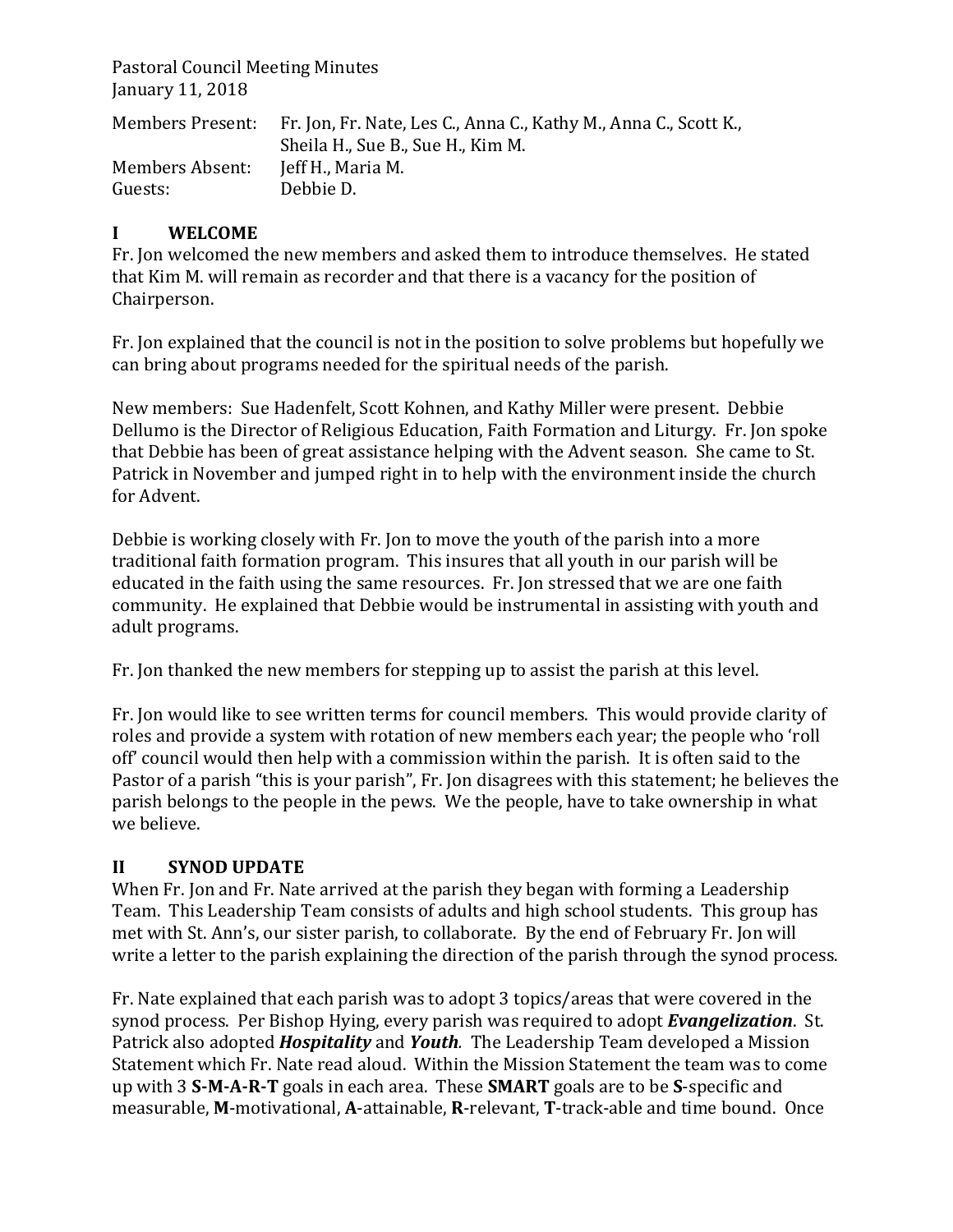Pastoral Council Meeting Minutes January 11, 2018

the goals have been established the role of the council will be to move the goals into the parish. The council will develop ways this can happen.

The Bishop is adamant about having the youth be a part of the solution. We are losing fellow Catholics at an alarming rate, in our diocese and across the nation. There is a high priority put on encouraging young people to be part of the Liturgy. Monthly we have been hosting Sundae Sunday Liturgies. At this Mass the youth of the parish are involved with reading, taking up offertory, serving as ushers and greeters.

The newly formed Liturgy Commission met the other night and many youth were present, it was interesting to see their perspective of the Mass.

Some key Evangelization ideas are spreading the word about what's going on at St. Pats, continuing to personally invite others, sending out postcards to those who have not attended Mass recently, and using the Chesterton Tribune. It is estimated that approximately 2,200 people come through our doors each weekend. There are 1,400 registered families.

Scott asked if there was data on who's coming and who's not each weekend. Fr. Jon explained that there is a parish program that monitors church envelopes and online payment users. This program will classify a parishioner as 'dormant' if they haven't used an envelope in awhile.

Fr. Ion is hoping a subcommittee of pastoral council members will take on the task of looking at current parish data and making necessary updates to parishioner information. The current information is very outdated. This committee can meet to discuss ways to have parishioners update their information. This task would also involve the entry of the new data. Fr. Jon would be willing to assist this committee. Scott K., Sheila H., and Kim M. agreed to form this subcommittee.

## III OVERVIEW OF PASTORAL COUNCIL ROLE

Fr. Jon explained that the pastoral council is an advisory group. The pastor uses the pastoral council to seek advice and direction for the parish. The pastoral council should assist with commission development. A commission then would take an idea and be responsible for developing a process and a budget. The commission members are the workers/developers and they would turn to the council for guidance. At times this process can seem slow, but it can take time to get people (the parishioners) to believe in an idea. Sometimes timing itself can be complex. Just because a past idea didn't take off doesn't mean it won't work the next time it's presented. Ideas and suggestions continually flow back and forth between the commissions and the council.

Kathy M. asked what the term for the commission volunteer would be. Fr. Jon said they too would serve a 3-year term. Fr. Jon explained further that each commission would appoint a liaison who would attend any pastoral council meeting to communicate pertinent information and report back to the commission. Sheila H. added that it's important for ministry leaders to train others so the ministry (and parish) can move on in their absence.